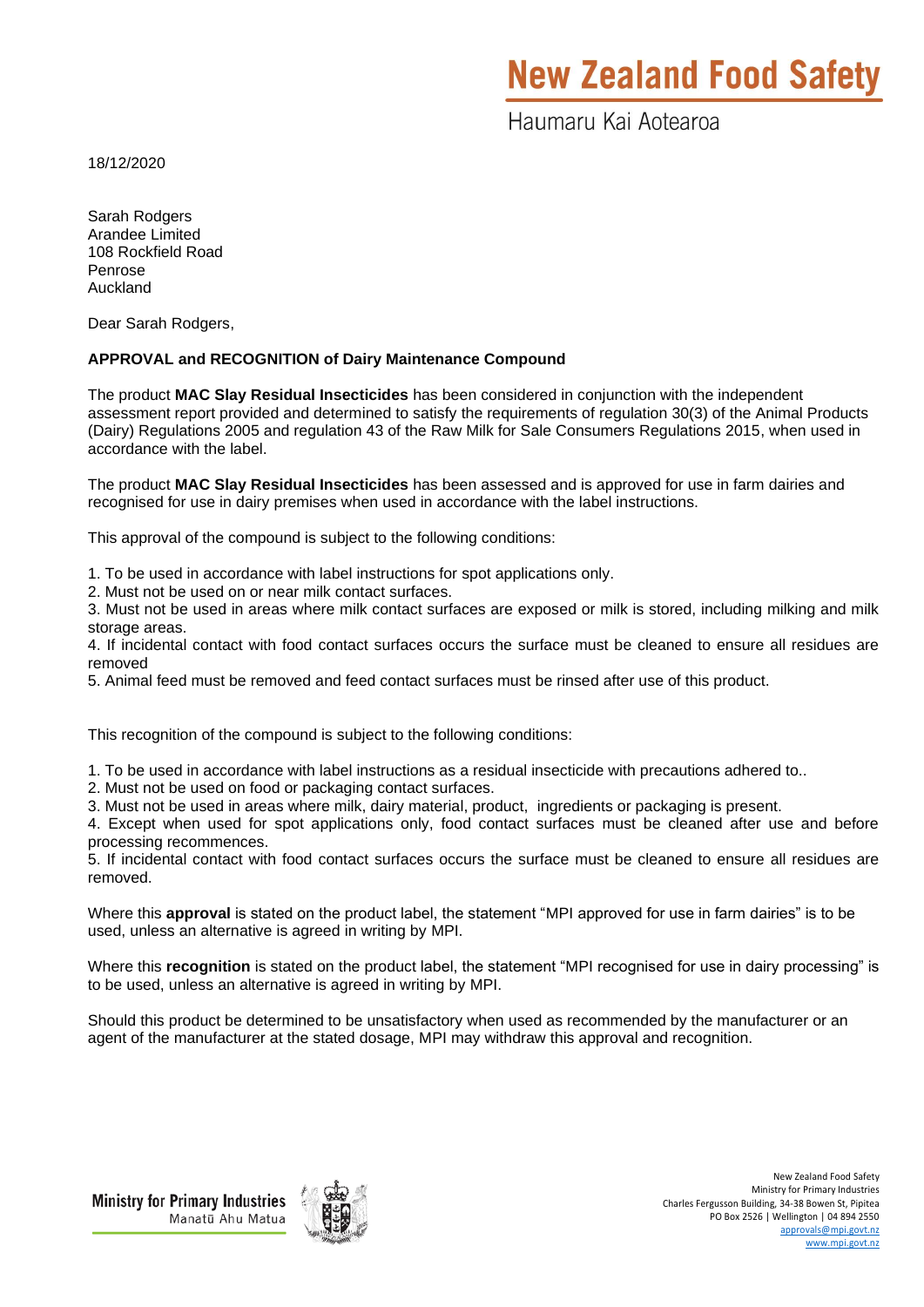# **New Zealand Food Safety**

Haumaru Kai Aotearoa

### **Review**

This approval & recognition is valid for a maximum period of 5 years but is subject to periodic review and may be withdrawn at any time should the Director-General determine that there is sufficient evidence that the products are not fit for the purpose for which this approval & recognition applies. You will be issued a letter prior to the review date, which is set at **18 December 2025**, but you are responsible for ensuring that this review is completed if you wish to retain MPI approval & recognition of the above dairy maintenance compound.

Yours faithfully

**Shaleen Narayan Acting Manager Approvals Acting under delegated authority Ministry for Primary Industries**

 **Official Receipt G.S.T. 64-558-838** 

Received from: **Arandee Limited**

For: **MAC Slay Residual Insecticides**

Sum of: \$**77.63** MPI General Ledger Code: **1640. 21430.600328**

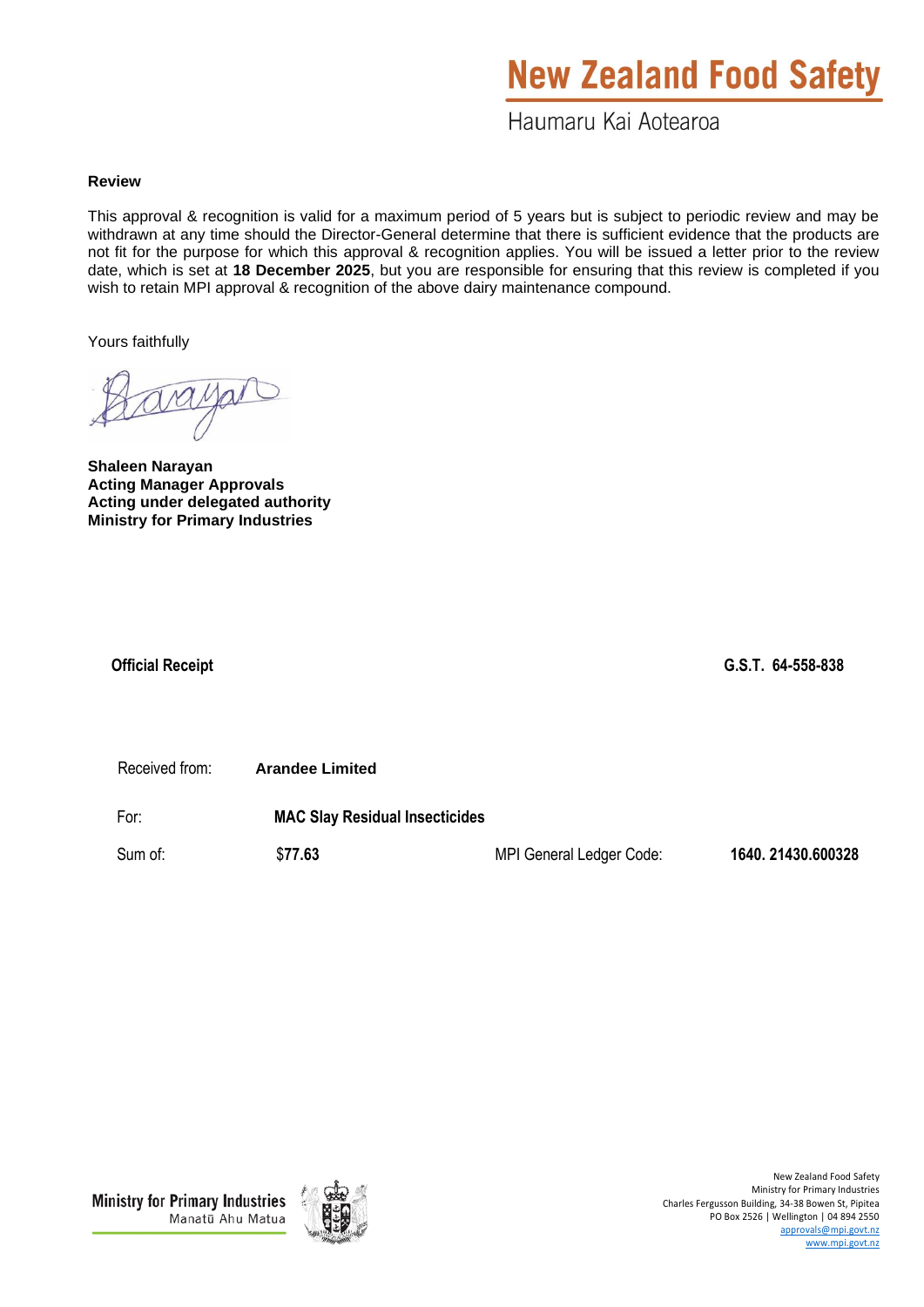

29 July 2020

Arandee Limited PO Box 12-448 PENROSE Auckland

**Trade Name:** MAC Slay Surface Residual Insecticide Surface Spray **Description:** Insecticide **Code:** Type A

## **Approvals:**

This compound is approved for use in premises processing all animal product except dairy, operating under the Animal products Act regime.

This approval is under the following regulations and notices, subject to the conditions stated in this approval:

- 1. Regulation 11(4)(b) of the Animal Products Regulations 2000 and Regulation 18(4)(b) of the Animal Products (Regulated Control Scheme – Limited Processing Fishing Vessels) Regulations 2001
- 2. Clause 4(1) of Animal Products (Specifications for Limited Processing Fishing Vessels) Notice 2005, Part 1 Clause 1.2 of the Animal Products Notice: Specifications for Products Intended for Human Consumption issued 2016, and Part 1, Clause 1.2 of the Animal Products Notice: Specifications for Products intended for Animal Consumption, issued 2017.

#### **Conditions:**

1. This insecticide may be used in all areas.

2. This insecticide may only be used in edible areas as a space spray provided that, before use, all edible products and packaging materials, except canned products, are removed from the room.

3. After using this insecticide the room must be adequately ventilated, and all food surfaces thoroughly washed with potable water before edible products and packaging material are returned to the room.

This approval may be withdrawn at any time due to unapproved directions for use, or unsatisfactory performance, or any change in product formulation. The Branch Planning, Systems & Support Directorate must be notified if the holder of this approval wishes to transfer their products to another entity.

The product must be used in accordance with the manufacturer's instructions and specifications. The label may include a statement to the effect that the product is approved for use in premises registered under the Animal Products Act regime. Any statements made, however, must include the approval code and must be limited to the following unless otherwise specified:

MPI Approved Type A (All animal product except dairy)

Note: Former NZFSA statements must be removed from your labels.

**Regulation and Assurance Branch** PO Box 2526, Wellington 6140, New Zealand Telephone: 0800 00 83 33, Facsimile: +64-4-894 0300 www.mpi.govt.nz

**New Zealand Food Safety** 

# New Zealand Government

#### Haumaru Kai Aotearoa